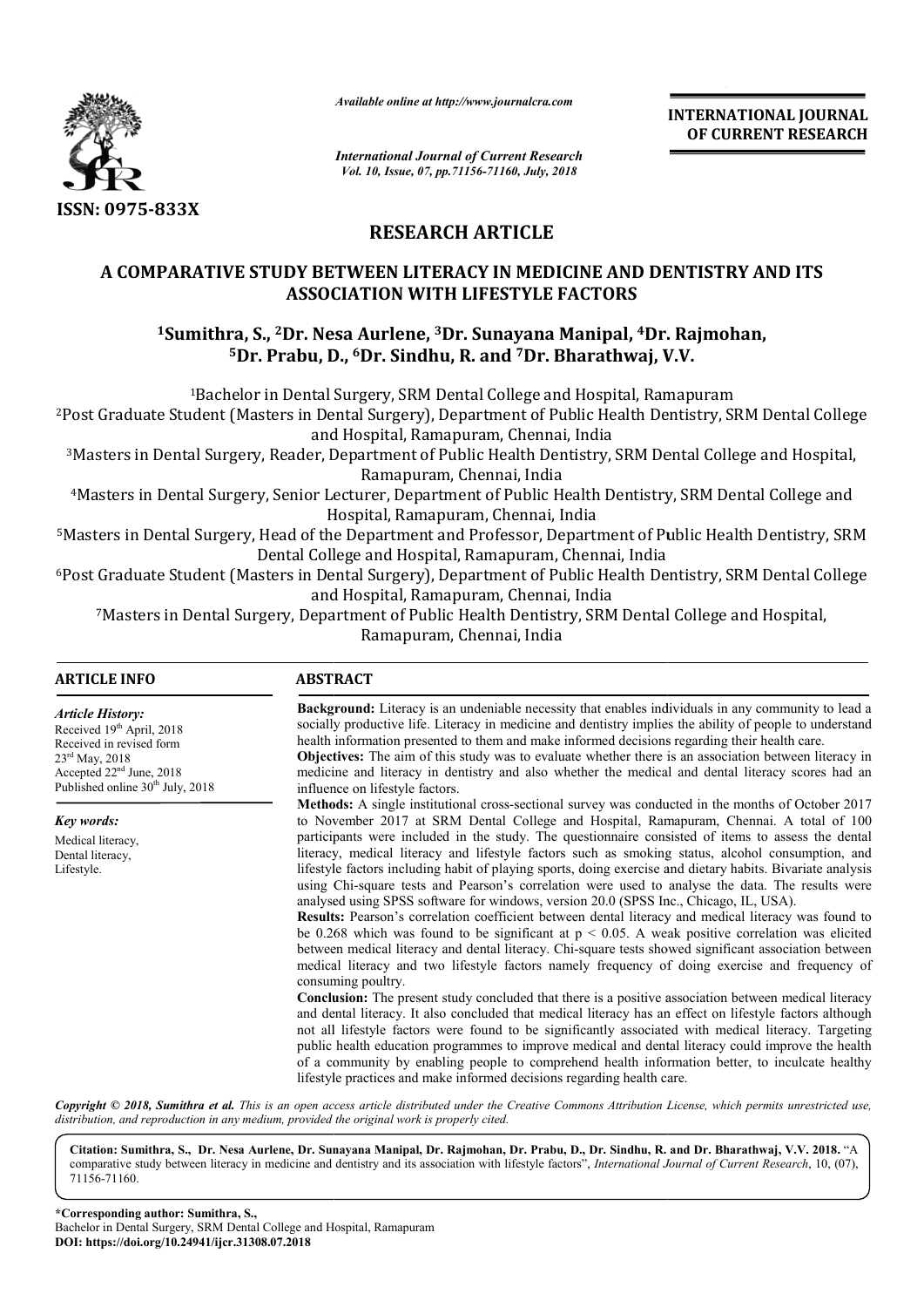## **INTRODUCTION**

It is common knowledge that literacy is an undeniable requisite for a good quality of life and by extension good health care and health status. Education provides an individual with more opportunities, in addition to imparting consciousness regarding lifestyle behaviors that are conducive to promoting and maintaining health. Health literacy in essence is the ability of an individual to read and comprehend health information that is presented to them, and then make use of that information to maneuver through the health care system and make choices of treatment or lifestyle changes that are appropriate and essential to sustain an acceptable and adequate level of health. Studies done on health literacy (Baker, 1997) have stated that poor health literacy is associated with poor health status and that the number of years of schooling completed had a relatively weaker relationship with health status in comparison to health literacy. The National Assessment of Adult Literacy (NAAL 2003) estimated that even in a developed country like the United States of America, the percentage of people who were proficient in health literacy were proportionately low (12%) in comparison to people who had intermediate (53%), basic (22%) and below basic (14%) levels of health literacy. Studies done by (Gomez and Sujatha, 2015) and (Rai, Shodan and Shetty, 2015) on oral health literacy in India have reported that majority of patients had moderate levels of oral health literacy. A study conducted by (Sharma, 2014) found a significant association between oral health literacy (OHL) and oral health related quality of life (OHR-QoL) among undergraduate students in Bengaluru city.

Likewise, the association between medical literacy and dental literacy was examined in a study conducted by (Sandhu, 2017) among adult undergraduates in Tricity, Chandigarh. The association was tested using (Rapid Estimate of Adult Literacy in Medicine) REALM-66 and (Rapid Estimate of Adult Literacy in Dentistry) REALD-30. It was found that the REALM and REALD scores had a constructive correlation with educational qualification. In addition to medical literacy and dental literacy rate predicting health or oral health outcomes, it has also been found that higher health literacy promotes healthy lifestyle behaviors. Studies conducted by (Reisi *et al*., 2014) and (Reisi *et al*., 2012) found a significant association between functional health literacy and health promoting behaviors among older individuals. In these studies, 79.6% of participants were found to have poor health literacy with a concomitant poor educational qualification and a lack of health promoting behaviors and lifestyle practices. Hence, this study was done to assess the correlation between medical literacy and dental literacy and the association between level of health literacy and oral health literacy with lifestyle behaviors.

# **MATERIALS AND METHODS**

A cross-sectional single institutional questionnaire study was conducted to assess, whether outpatients attending the dental office had an adequate health literacy rate in dentistry and medicine. In addition to assessment of health literacy in dentistry and medicine, the questionnaire contained additional items to assess smoking status, alcohol consumption, and lifestyle factors including habit of playing sports and doing exercise, dietary habits such as fruits and vegetable intake, meat consumption, consumption of cake, cookies, chocolate and soft drinks. The study was conducted for a period of two

months from October 2017 to November 2017 at SRM Dental College and Hospital, Ramapuram, Chennai. A structured selfadministered questionnaire was distributed to study participants to assess literacy in dentistry, literacy in medicine and lifestyle factors. The questionnaire was pilot tested on a sample of 30 subjects and these questionnaires were excluded from the final analysis. A total of 120 participants agreed to participate in the study and signed informed consent forms. Out of these, only a 100 subjects had complete responses to all the questions and were included in the final analysis. Health literacy in dentistry was assessed using a questionnaire that had nine questions with choices presented in a five-point Likert scale based on the level of difficulty in comprehending and assimilating dental health instructions and carrying out dentists' instructions. The tenth question presented various dental terminologies in the local vernacular language Tamil. Scoring was based on the subjects understanding and ability to explain what the terminologies meant. The terminologies presented were; root canal treatment, scaling, tooth extraction, orthodontic braces, implants, bleaching, periapical abscess, tooth fracture, caries and oral cancer. The dental literacy scores had a possible range of 1-62. Literacy in medicine was assessed using seven medical terms presented in Tamil such as; obesity, cataract, anemia, jaundice, antibiotics, diabetes and dialysis. Scoring was based on subjects' understanding and ability to explain the medical terms that were presented. The medical literacy scores ranged between 0-7. Lifestyle factors assessed included habit of playing sports, type of sport and frequency of playing sports  $(0 - 2)$  hours/week,  $\ge 2$  hours/week), frequency of doing exercise for 30 minutes or longer in the past month (almost everyday, few times a week, few times a month, not at all). Dietary factors assessed included frequency of intake of various food substances both healthy and unhealthy. The types of foodstuff assessed were fruit and vegetables, red meat, poultry, sea food, cake and cookies, chocolate, soft drinks. Deleterious habits assessed were smoking status and alcohol consumption. The smoking status was assessed under three categories as the type of tobacco product used, frequency of use/day and duration of smoking habit in months or years. The alcohol consumption status was assessed by the type of alcohol consumed, frequency of intake per day, week or month, amount of alcohol consumed and duration of habit of alcohol consumption in months or years. In addition to this, demographic characteristics such as name, age, gender, address and educational qualification were assessed through the questionnaire. All statistical analysis was carried out using SPSS software for windows, version 20.0 (SPSS Inc., Chicago, IL, USA).

# **RESULTS**

In the present study, a total of 100 subjects were included in the final analysis out of which 63 were females, majority of the participants were in the age range of 21-30 years. The Pearson's correlation test was used to test the association between health literacy in dentistry and medical literacy. Pearson's correlation co-efficient between health literacy in dentistry and health literacy in medicine was found to be 0.268, the p-value was found to be 0.006 at an  $\alpha$ -level of 0.05.A weak positive correlation was found between health literacy in dentistry and health literacy in medicine, implying that as the health literacy in dentistry increased or decreased the medical literacy changed in a similar fashion.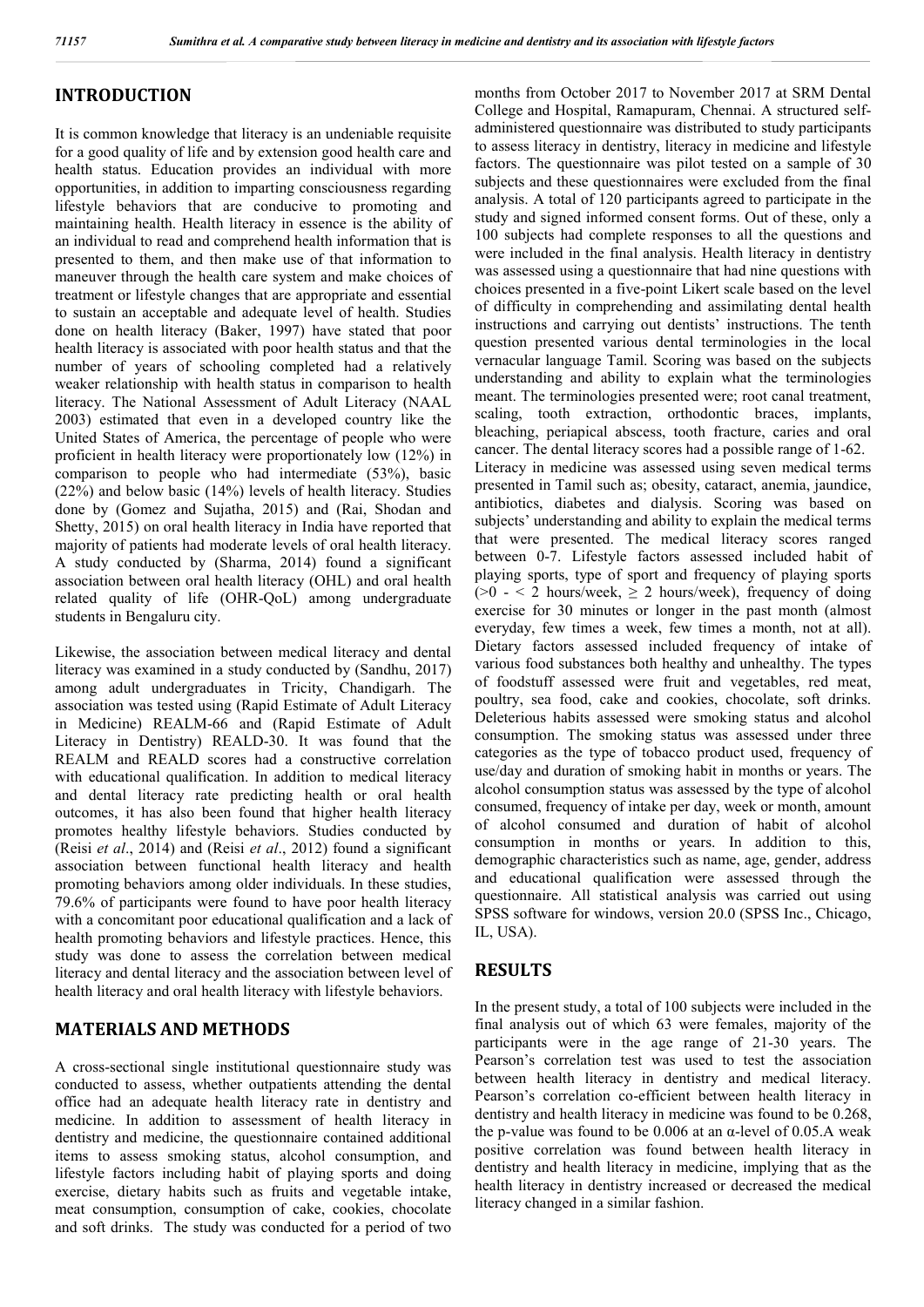| Characteristics            | $\mathbf n$    | Mean Medical Literacy | Mean Dental Literacy |  |
|----------------------------|----------------|-----------------------|----------------------|--|
| Gender                     |                |                       |                      |  |
| Male                       | 63             | 3.7                   | 38.8                 |  |
| Female                     | 37             | 3.5                   | 38.1                 |  |
| <b>Educational Status</b>  |                |                       |                      |  |
| Primary partial            | 9              | 3.2                   | 29.2                 |  |
| Primary completed          | 6              | 3.3                   | 30.5                 |  |
| Higher secondary partial   | 2              | 2.5                   | 35.5                 |  |
| Higher secondary completed | 15             | 2.5                   | 35.1                 |  |
| Graduate                   | 49             | 4                     | 40.9                 |  |
| Post Graduate              | 9              | 5.1                   | 43.8                 |  |
| Age in Years               |                |                       |                      |  |
| $15-20$                    | 31             | 3.5                   | 38.9                 |  |
| 21-30                      | 40             | 3.7                   | 39.4                 |  |
| $31-40$                    | 12             | 3.5                   | 37.3                 |  |
| $41 - 50$                  | 9              | 3.7                   | 39.3                 |  |
| 51-60                      | 9              | 4                     | 36.1                 |  |
| 61 and above               | $\mathfrak{D}$ | 4                     | 27.5                 |  |

**Table 1. Socio demographic characteristics of study population**

## **Table 2. Alcohol consumption, smoking status of study population**

|                       | n   | Mean Medical Literacy | Mean Dental Literacy |
|-----------------------|-----|-----------------------|----------------------|
| Alcohol consumption   |     |                       |                      |
| Drinkers              | 18  | 3.7                   | 36.2                 |
| Non-drinkers          | 82. | 3.6                   | 39                   |
| <b>Smoking Status</b> |     |                       |                      |
| <b>Smokers</b>        | 10  | 3.7                   | 38.5                 |
| Non-smokers           | 90  | 36                    | 38.5                 |

**Table 3. Lifestyle habits including habit of playing sports and doing exercise**

|                           | n  | Mean Medical Literacy | Mean Dental Literacy |
|---------------------------|----|-----------------------|----------------------|
| <b>Sports</b>             |    |                       |                      |
| Present                   | 38 | 3.6                   | 40.8                 |
| Absent                    | 62 | 3.7                   | 37                   |
| <b>Exercise Frequency</b> |    |                       |                      |
| <b>Never</b>              | 29 | 3.4                   | 37.1                 |
| Few times/month           | 12 | 3.5                   | 35                   |
| <b>Few times/week</b>     | 36 | 4                     | 39.1                 |
| Everyday                  | 23 | 5.1                   | 41.3                 |

#### **Table 4. Dietary habits of study population**

|                                          | n  | Mean Medical Literacy | Mean Dental Literacy |
|------------------------------------------|----|-----------------------|----------------------|
| Fruits and Vegetables intake             |    |                       |                      |
| $< 1$ time/day                           | 38 | 3.1                   | 34.4                 |
| $\geq$ 1 time to <2 times/day            | 34 | 3.8                   | 40.7                 |
| $\geq$ 2 times/day                       | 28 | 4                     | 41.4                 |
| Red Meat                                 |    |                       |                      |
| $<$ 4-6 times/week                       | 23 | 3.5                   | 38.7                 |
| $\geq$ 4-6 times/week to <1 time/day     | 16 | 3.3                   | 42.3                 |
| $\geq$ 1 time/day                        | 61 | 3.8                   | 37.4                 |
| Poultry                                  |    |                       |                      |
| <4-6 times/week                          | 27 | 5                     | 38.3                 |
| $\geq$ 4-6 times/week to <1 time/day     | 10 | 3.4                   | 43.1                 |
| $\geq$ 1 time/day                        | 63 | 3.1                   | 37.8                 |
| Sea Food                                 |    |                       |                      |
| $<$ 2-3 times/month                      | 34 | 3.6                   | 36.2                 |
| $>2-3$ times/month to $\leq 1$ time/week | 7  | 3.8                   | 40                   |
| $>1$ time/week                           | 59 | 3.3                   | 38.9                 |
| Cake and Cookies                         |    |                       |                      |
| $< 1$ time/week                          | 60 | 3.8                   | 38.7                 |
| $>1$ to $<$ 2-3 times/week               | 17 | 3.3                   | 36.9                 |
| $>2-3$ times/week                        | 23 | 3.5                   | 39.5                 |
| Chocolates                               |    |                       |                      |
| $< 1$ time/week                          | 69 | 3.7                   | 38.1                 |
| $>1$ to $<$ 2-3 times/week               | 13 | 3.8                   | 36.2                 |
| $>2-3$ times/week                        | 18 | 3.2                   | 41.3                 |
| <b>Soft Drinks</b>                       |    |                       |                      |
| <2-3 times/month                         | 65 | 3.6                   | 37.2                 |
| $\geq$ 2-3 times/month to 4-6 times/week | 17 | 3.8                   | 39.2                 |
| $\geq$ 4-6 times/week                    | 18 | 3.5                   | 37                   |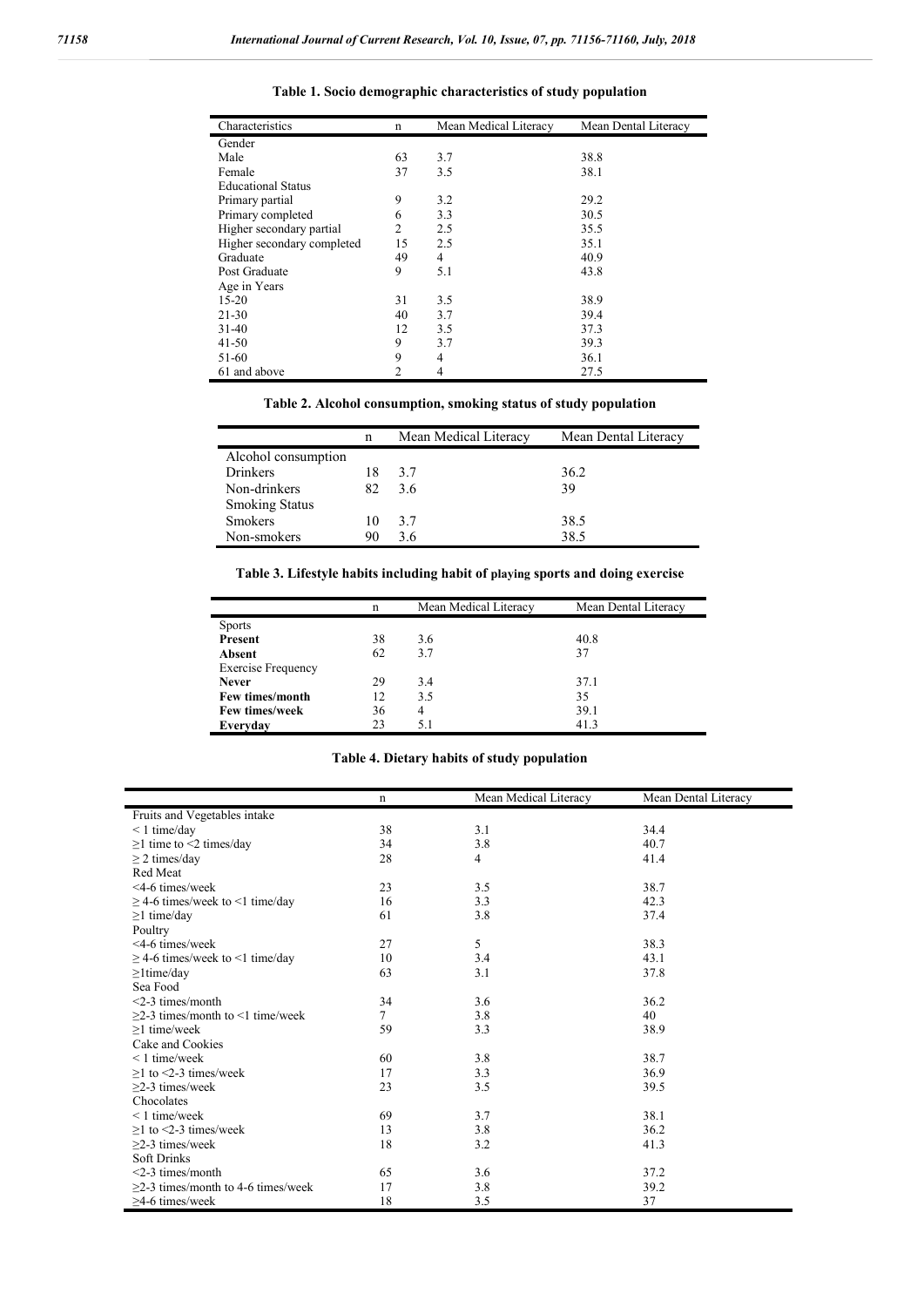|  | Table 5. Chi-square analysis of lifestyle factors and medical literacy |
|--|------------------------------------------------------------------------|
|--|------------------------------------------------------------------------|

| $0.03*$<br>80.88<br>Frequency of doing exercise<br>60 | n(100)              | Degree of freedom | Chi-value | p-value |
|-------------------------------------------------------|---------------------|-------------------|-----------|---------|
|                                                       |                     |                   |           |         |
|                                                       | Poultry consumption |                   | 22.385    | $0.03*$ |

\*indicates results are significant at  $p < 0.05$ 

Bivariate analysis using Chi-square tests were done to determine associations between dental literacy and lifestyle factors. The results were non-significant at  $p \le 0.05$ , there was no association between lifestyle factors and dental literacy. Chi-square tests were also done to determine any association between medical literacy and lifestyle factors. The results were significant only for two lifestyle factors namely frequency of doing exercise and frequency of intake of poultry.

## **DISCUSSION**

In the current study, it was found that dental literacy and medical literacy were positively correlated. Subjects with a higher dental literacy were found to have correspondingly higher levels of medical literacy. This is accordance with the study conducted by (Sandhu, 2017) where a positive association was found between literacy in medicine and literacy in dentistry. This is naturally implied as subjects having a higher capability to assimilate and understand medical information would inevitably be more comfortable understanding any dental information provided to them. Hence, it is reasonable to assume that dental and medical literacy go hand in hand and literacy skills in one area would enhance literacy in the other as well. The present study found no positive association between literacy and age or gender. This is in accordance with the study done by (Ramandeep, 2014) where no association was found between oral health literacy and gender or age. The study results are also in accordance with studies done by (Reshmi, 2014) which showed no association between gender, age and oral health literacy. This could be because majority of study participants, in the current study were in the age range of 15-40 years, with an under representation of subjects aged above 61 years who have been found to have lower health literacy rates in a study conducted by (Reisi *et al*., 2014) and as a result are more vulnerable to effects of poorer health care decisions made.

The present study found a positive association between educational status and literacy in dentistry and medicine. As the level of educational attainment by study participants increased so did their levels of literacy in dentistry and literacy in medicine. This is in accordance with a study conducted by (Ramandeep, 2014) which found a positive association between educational status and oral health literacy. It stands to reason that people who attain a higher educational qualification have the ability to understand health information provided to them with relative ease in comparison to subjects who have attained comparatively less educational qualification. The present study did not find any association between dental literacy and concomitant lifestyle factors that were analyzed in the study, whereas there was an association between medical literacy and frequency of exercise as well consumption of poultry. This is in accordance with a study conducted by (von Wagner C, 2007) who found that there were higher odds of practicing healthy lifestyle behaviors as the health literacy increased. A study done by (Schillinger *et al*., 2002) on diabetes patients also found that patients with a higher health literacy had a tighter glycemic control in comparison to diabetics who had lower

health literacy scores. This can be explained based on the fact that consciousness about health promoting lifestyle behaviors in participants with a higher health literacy enables them to adopt these behaviors in daily life. This is in turn reflected as better health and health related outcomes among people with high health literacy. There were some limitations in the present study that affects the extrapolation of the study results to general populace. One of the prominent limitations of the current study is that it was conducted solely on subjects attending the dental outpatients' clinic and therefore is not representative of the general population. Another limitation is the relatively small sample size with a greater representation of younger subjects in comparison to older age groups. These are areas that have to be given consideration in future by research scholars in order to throw light on the complex interactions between health literacy and lifestyle factors.

#### **Conclusion**

The present study found that among outpatients attending a dental institute, the dental literacy levels and medical literacy levels had a positive relationship in that an increase in literacy in one area also reflected in the other. It was also found that dental literacy had no significant association with any of the lifestyle factors assessed whereas medical literacy was associated with frequency of doing exercise and consumption of poultry. The present study provides an insight into interrelationship between medical literacy, dental literacy and lifestyle factors. Further research in this area with an added examination of health related and oral health related outcomes can shed light on whether targeted interventions aimed at improving health literacy in a community would enable individuals to make better choices both in terms of health promoting lifestyle choices and treatment of particular ailments.

#### **Financial Support and Sponsorship**

This study was not financially supported or sponsored by any organization or individual.

**Conflict of Interest:** There are no conflicts of interest.

### **REFERENCES**

- Baker, D.W., Parker, R.M., Williams, M.V., Clark, W.S. and Nurss, J., 1997. The relationship of patient reading ability to self-reported health and use of health services. American journal of public health, 87(6), pp.1027-1030.
- Gomez, M.S.S. and Sujatha, B.K., 2015. Assessment of oral health literacy among patients attending Malabar dental college and research centre in Kerala: A cross sectional survey. *Journal of Indian Association of Public Health Dentistry,* 13(3), p.328.
- Kutner, M., Greenburg, E., Jin, Y. and Paulsen, C., 2006. The Health Literacy of America's Adults: Results from the 2003 National Assessment of Adult Literacy. NCES 2006- 483. *National Center for Education Statistics.*
- Rai, S., Shodan, M. and Shetty, P.J., 2015. Conceptual measure of oral health literacy level among patients visiting a private dental institution in Dharwad: A cross-sectional questionnaire study. *Journal of Indian Association of Public Health Dentistry,* 13(4), p.492.
- Ramandeep, G., Arshdeep, S., Vinod, K. and Parampreet, P., 2014. Oral health literacy among clients visiting a Rural